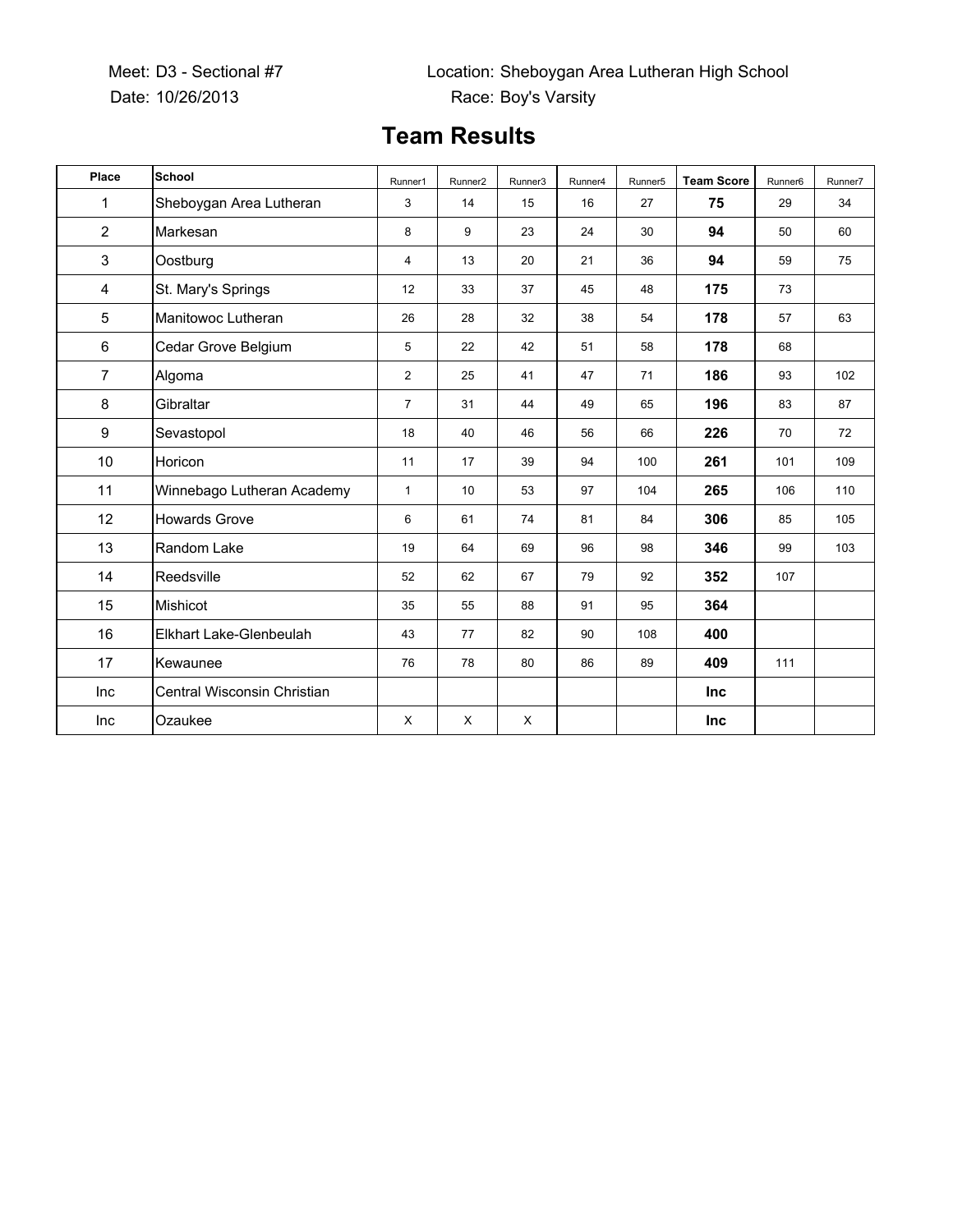Meet: D3 - Sectional #7 Date: 10/26/2013 Location: Sheboygan Area Lutheran High School Race: Boy's Varsity

## **Individual Results**

| <b>Place</b>   | <b>Score</b>   | <b>Time</b> | Runner                    | Grade     | School                     |
|----------------|----------------|-------------|---------------------------|-----------|----------------------------|
| 1              | 1              | 16:56       | <b>Mitchell Bilitz</b>    | <b>SR</b> | Winnebago Lutheran Academy |
| $\overline{2}$ | $\overline{2}$ | 17:06       | <b>Jacob Wahlers</b>      | <b>FR</b> | Algoma                     |
| 3              | 3              | 17:15       | Jacob Jurss               | SO        | Sheboygan Area Lutheran    |
| 4              | 4              | 17:24       | <b>Adam Daane</b>         | <b>SR</b> | Oostburg                   |
| 5              | 5              | 17:24       | <b>Peter Merritt</b>      | SO        | Cedar Grove Belgium        |
| 6              | 6              | 17:31       | Eric Dvorachek            | <b>JR</b> | <b>Howards Grove</b>       |
| $\overline{7}$ | $\overline{7}$ | 17:34       | Paul Aubrun               | JR.       | Gibraltar                  |
| 8              | 8              | 17:35       | <b>Tate Hillmann</b>      | SO        | Markesan                   |
| 9              | 9              | 17:43       | Jordan Jahnke             | <b>FR</b> | Markesan                   |
| 10             | 10             | 18:05       | Josh Frey                 | SO        | Winnebago Lutheran Academy |
| 11             | 11             | 18:06       | Jonah Herrick             | <b>FR</b> | Horicon                    |
| 12             | 12             | 18:08       | <b>Alan Burkart</b>       | <b>JR</b> | St. Mary's Springs         |
| 13             | 13             | 18:10       | Justin Molter             | <b>SR</b> | Oostburg                   |
| 14             | 14             | 18:13       | <b>Christian Steinert</b> | <b>SR</b> | Sheboygan Area Lutheran    |
| 15             | 15             | 18:14       | Jacob Ames                | <b>SR</b> | Sheboygan Area Lutheran    |
| 16             | 16             | 18:14       | Lucas Parmley             | FR.       | Sheboygan Area Lutheran    |
| 17             | 17             | 18:15       | Mike Eidem                | <b>SR</b> | Horicon                    |
| 18             | 18             | 18:20       | Joe Bruno                 | <b>JR</b> | Sevastopol                 |
| 19             | 19             | 18:26       | <b>Cesar Luis</b>         | <b>FR</b> | Random Lake                |
| 20             | 20             | 18:26       | David Kuffel              | <b>SR</b> | Oostburg                   |
| 21             | 21             | 18:28       | Jordan Molter             | <b>JR</b> | Oostburg                   |
| 22             | 22             | 18:31       | lan Ison                  | <b>FR</b> | Cedar Grove Belgium        |
| 23             | 23             | 18:33       | Brayden Bernhagen         | SO        | Markesan                   |
| 24             | 24             | 18:34       | Kolton Zacharias          | SO        | Markesan                   |
| 25             | 25             | 18:39       | <b>Stuart Robertson</b>   | <b>SR</b> | Algoma                     |
| 26             | 26             | 18:40       | <b>Brad Kasten</b>        | <b>SR</b> | Manitowoc Lutheran         |
| 27             | 27             | 18:47       | Nathan Hasenstein         | <b>SR</b> | Sheboygan Area Lutheran    |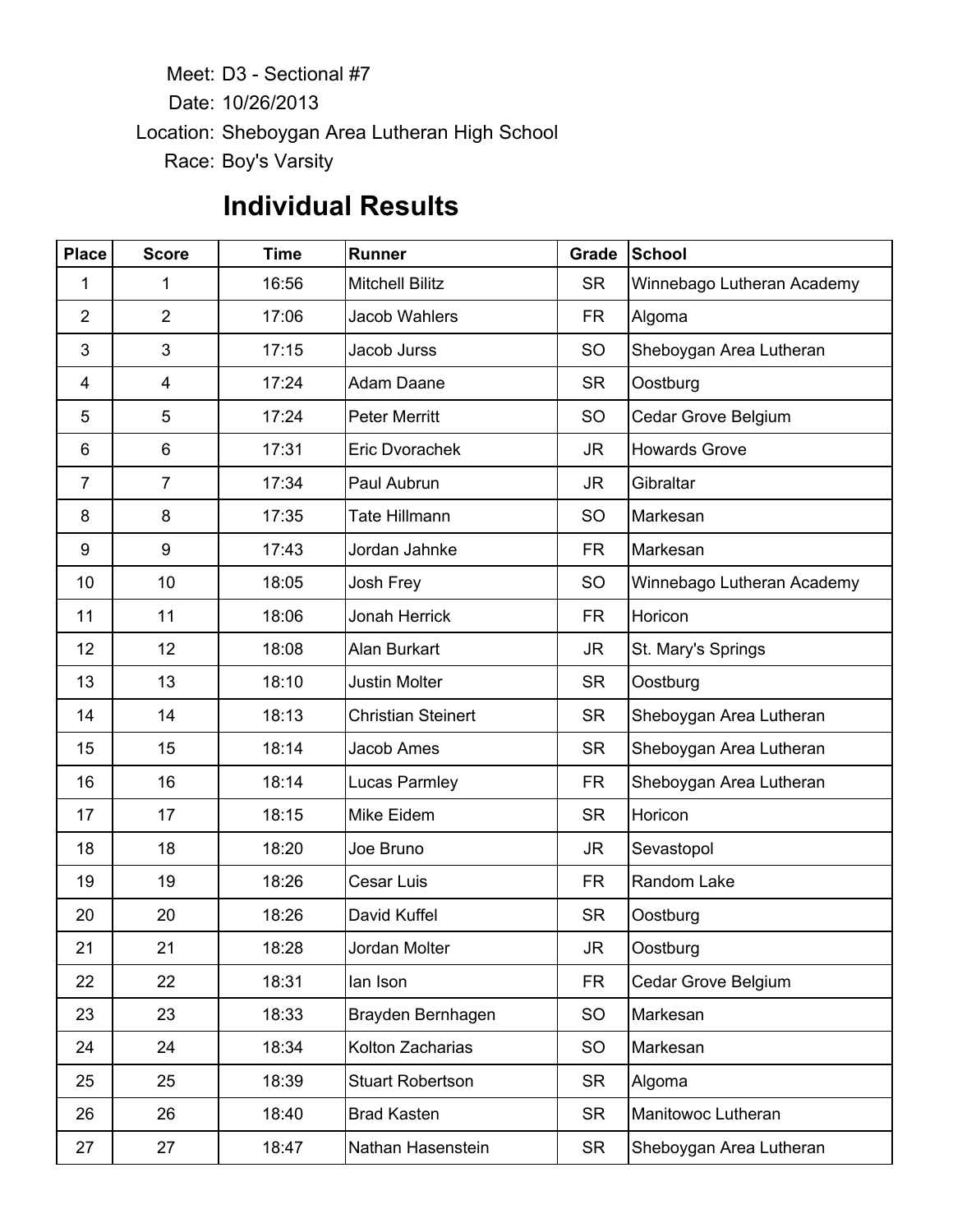| 28 | 28 | 18:48 | <b>Josh Eickhoff</b>        | <b>SR</b> | Manitowoc Lutheran         |
|----|----|-------|-----------------------------|-----------|----------------------------|
| 29 | 29 | 18:50 | <b>Luke Burkart</b>         | JR        | Sheboygan Area Lutheran    |
| 30 | 30 | 18:51 | <b>Chad Bruss</b>           | <b>SR</b> | Markesan                   |
| 31 | 31 | 18:58 | Mark Knutson                | JR        | Gibraltar                  |
| 32 | 32 | 18:59 | <b>Adam Schwede</b>         | <b>SR</b> | Manitowoc Lutheran         |
| 33 | 33 | 19:00 | <b>Todd Petrie</b>          | JR        | St. Mary's Springs         |
| 34 | 34 | 19:06 | Phil Leibham                | <b>SR</b> | Sheboygan Area Lutheran    |
| 35 | 35 | 19:06 | John Egdorf                 | <b>SO</b> | Mishicot                   |
| 36 | 36 | 19:07 | <b>Nick Schinner</b>        | <b>FR</b> | Oostburg                   |
| 37 | 37 | 19:08 | <b>Andrew Skiff</b>         | JR.       | St. Mary's Springs         |
| 38 | 38 | 19:12 | <b>Jared Muench</b>         | <b>SR</b> | Manitowoc Lutheran         |
| 39 | 39 | 19:13 | Roman Gil                   | <b>FR</b> | Horicon                    |
| 40 | 40 | 19:14 | Cory Carlson                | <b>SO</b> | Sevastopol                 |
| 41 | 41 | 19:18 | Harold Iwen                 | <b>SO</b> | Algoma                     |
| 42 | 42 | 19:20 | Abel Brockman               | <b>FR</b> | Cedar Grove Belgium        |
| 43 | 43 | 19:28 | Jordan Kissinger            | JR.       | Elkhart Lake-Glenbeulah    |
| 44 | 44 | 19:31 | Caleb House                 | <b>FR</b> | Gibraltar                  |
| 45 | 45 | 19:38 | <b>Jake Butzen</b>          | <b>FR</b> | St. Mary's Springs         |
| 46 | 46 | 19:40 | Lucas Stenzel               | <b>FR</b> | Sevastopol                 |
| 47 | 47 | 19:41 | <b>Isaac Ballone</b>        | FR        | Algoma                     |
| 48 | 48 | 19:42 | Matt Land                   | <b>SO</b> | St. Mary's Springs         |
| 49 | 49 | 19:46 | Matt Scharrig               | <b>FR</b> | Gibraltar                  |
| 50 | 50 | 19:47 | <b>Carter Hunter</b>        | <b>SO</b> | Markesan                   |
| 51 | 51 | 19:52 | Derek Arndt                 | JR.       | Cedar Grove Belgium        |
| 52 | 52 | 19:56 | Nick Hein                   | <b>FR</b> | Reedsville                 |
| 53 | 53 | 19:57 | <b>Andrew Breister</b>      | <b>SR</b> | Winnebago Lutheran Academy |
| 54 | 54 | 19:58 | David Zipperer              | <b>SO</b> | Manitowoc Lutheran         |
| 55 | 55 | 20:06 | Jordan Sisel                | JR.       | Mishicot                   |
| 56 | 56 | 20:09 | Jared Pflieger              | <b>SO</b> | Sevastopol                 |
| 57 | 57 | 20:16 | Noah Melso                  | <b>FR</b> | Manitowoc Lutheran         |
| 58 | 58 | 20:18 | Colin Kettenhoven           | <b>FR</b> | Cedar Grove Belgium        |
| 59 | 59 | 20:19 | Jordan Blok                 | <b>SR</b> | Oostburg                   |
| 60 | 60 | 20:19 | <b>Cameron Walker-Croft</b> | <b>FR</b> | Markesan                   |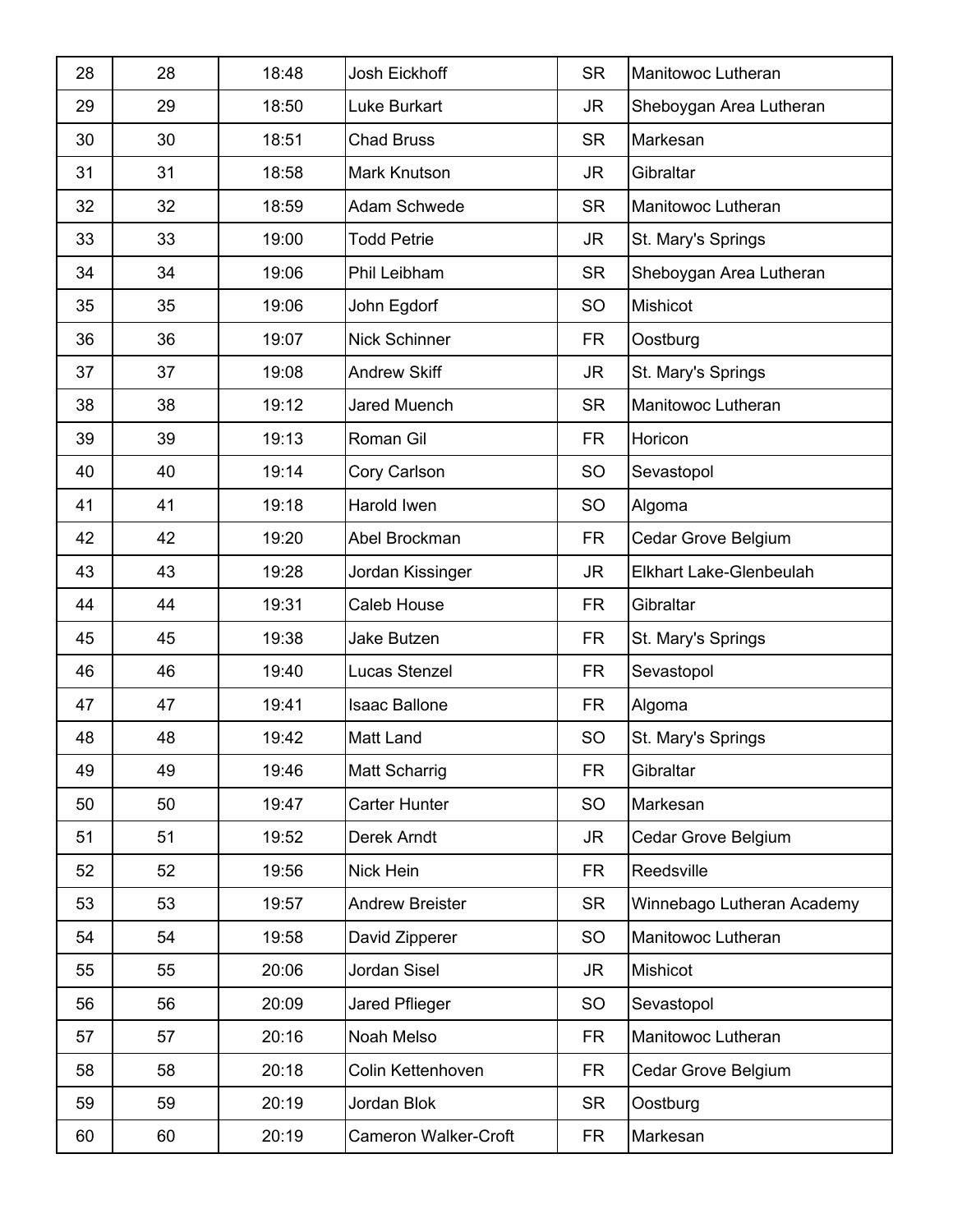| 61 | 61 | 20:21 | Luke Oxtoby            | <b>SR</b> | <b>Howards Grove</b>    |
|----|----|-------|------------------------|-----------|-------------------------|
| 62 | 62 | 20:21 | <b>Brenton Ott</b>     | JR.       | Reedsville              |
| 63 | 63 | 20:24 | Logan Schroeder        | JR.       | Manitowoc Lutheran      |
| 64 | 64 | 20:25 | Jared Jungers          | JR.       | Random Lake             |
| 65 | 65 | 20:26 | <b>Christian Weber</b> | <b>JR</b> | Gibraltar               |
| 66 | 66 | 20:29 | Millar Minahan         | SO        | Sevastopol              |
| 67 | 67 | 20:32 | <b>Kyle Beattie</b>    | JR.       | Reedsville              |
| 68 | 68 | 20:40 | James Krauska          | <b>FR</b> | Cedar Grove Belgium     |
| 69 | 69 | 20:41 | Kyle Allen             | <b>JR</b> | Random Lake             |
| 70 | 70 | 20:44 | Dominic DeCarlo        | SO        | Sevastopol              |
| 71 | 71 | 20:45 | <b>Austin Lee</b>      | <b>FR</b> | Algoma                  |
| 72 | 72 | 20:46 | <b>Matt Newman</b>     | SO        | Sevastopol              |
| 73 | 73 | 20:49 | <b>Spencer Starks</b>  | JR.       | St. Mary's Springs      |
| 74 | 74 | 20:55 | Dale Hodgson           | <b>SR</b> | <b>Howards Grove</b>    |
| 75 | 75 | 20:55 | Justin Dolfin          | JR.       | Oostburg                |
| 76 | 76 | 20:56 | Zach Baumgartner       | SO        | Kewaunee                |
| 77 | 77 | 20:56 | Ethan Hau              | <b>SR</b> | Elkhart Lake-Glenbeulah |
| 78 | 78 | 20:57 | Reggie Nimmer          | <b>SR</b> | Kewaunee                |
| 79 | 79 | 21:02 | Joe Shikoski           | <b>FR</b> | Reedsville              |
| 80 | 80 | 21:12 | Ben Kornowski          | <b>SR</b> | Kewaunee                |
| 81 | 81 | 21:15 | Fred Meyer             | JR.       | <b>Howards Grove</b>    |
| 82 | 82 | 21:16 | Logan Knepfel          | JR        | Elkhart Lake-Glenbeulah |
| 83 | 83 | 21:19 | lan Chomeau            | <b>FR</b> | Gibraltar               |
| 84 | 84 | 21:21 | Eric Bruckschen        | JR.       | <b>Howards Grove</b>    |
| 85 | 85 | 21:23 | <b>Arthur Meyer</b>    | SO        | <b>Howards Grove</b>    |
| 86 | 86 | 21:26 | Alex Mehn              | <b>SR</b> | Kewaunee                |
| 87 | 87 | 21:26 | Casey Michelic         | JR.       | Gibraltar               |
| 88 | 88 | 21:30 | <b>Trenton Klesper</b> | <b>FR</b> | Mishicot                |
| 89 | 89 | 21:45 | Jacob Czech            | <b>FR</b> | Kewaunee                |
| 90 | 90 | 21:57 | Caterson Schamberger   | <b>SO</b> | Elkhart Lake-Glenbeulah |
| 91 | 91 | 22:02 | Kyle Junk              | <b>FR</b> | Mishicot                |
| 92 | 92 | 22:04 | James Zahorik          | <b>FR</b> | Reedsville              |
| 93 | 93 | 22:05 | Jeremiah Polk          | <b>SR</b> | Algoma                  |